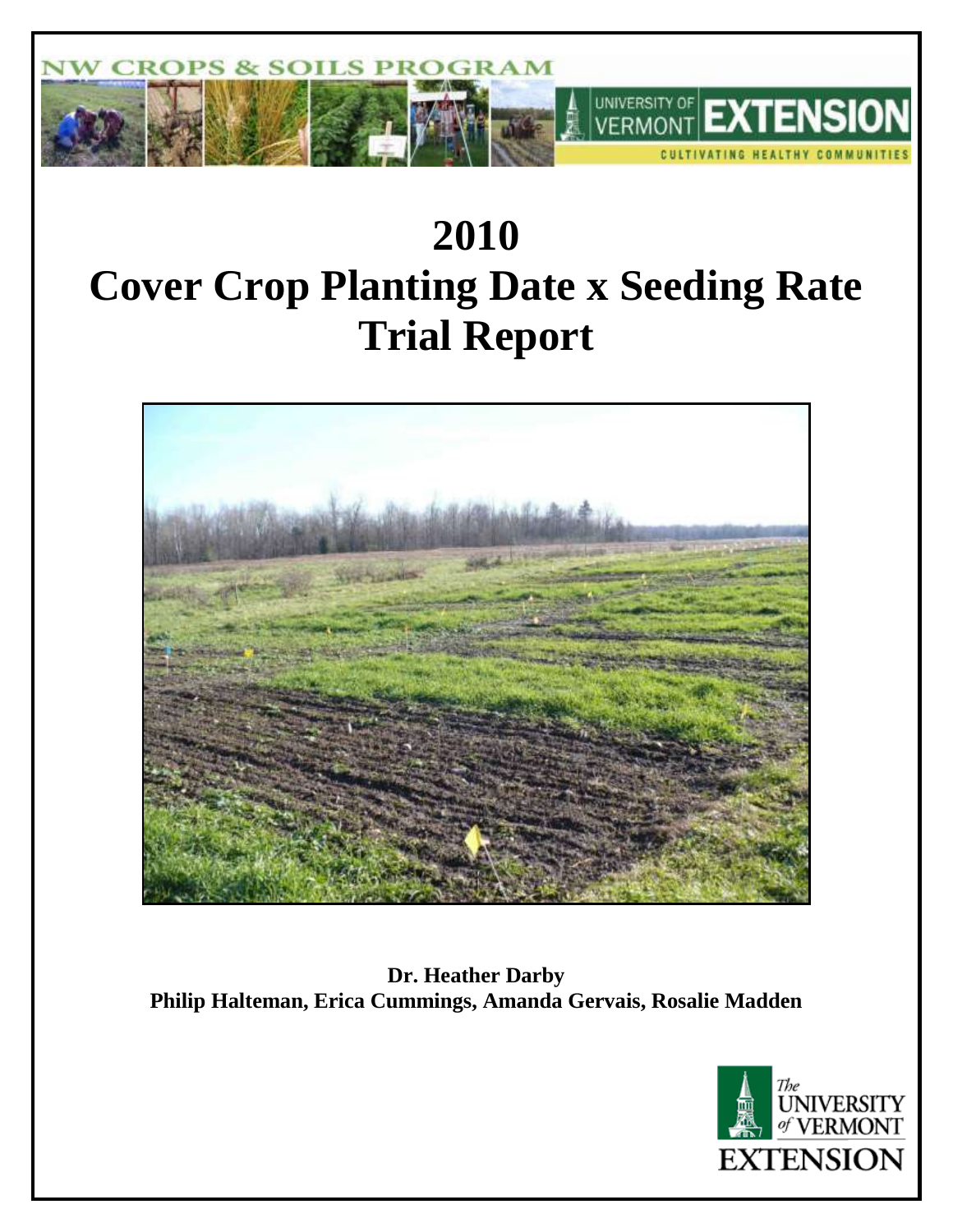# **INTRODUCTION**

When corn silage is harvested in the fall, the entire plant is removed, leaving the soil exposed through the winter. Many farmers have started to plant cover crops following corn harvest because of the multitude of benefits cover cropping brings to soil health and fertility. The cover crop protects the soil from erosion, adds organic matter, and also scavenges excess soil nitrogen (N), releasing it again after being terminated in the spring. This keeps the nitrogen from potentially being lost through leaching, which, in addition to the soil benefits, provides a financial benefit to farmers – less nitrogen loss means less fertilizer needed in the spring. Farmers have asked about best practices for growing cover crops to maximize benefit to the soil, while protecting corn silage yield and quality. In particular, establishing a "last chance" planting date for cover crops is important in our region where the growing season is short and common adverse fall weather can delay planting. This study was intended to determine what planting dates and which seeding rates give the best cover crop performance into the spring.

# **CULTURAL PRACTICES**

The trial field was disked to prepare the seedbed for planting. The experimental design was a randomized complete block in a split plots design. Main plots were planting dates beginning on September 5, 2009, and occurred roughly weekly for eight weeks to establish eight different planting date treatments (table 1). Seeding rates of 75, 100, 125, and 150 lbs per acre were subplots. The plots were planted with a Kincaid cone seeder (image 1) set to six-inch rows; plots were three feet wide by twenty feet long. The variety of winter rye planted was Aroostook rye, an especially winter hardy variety developed for planting as a cover crop after late-harvested crops in the Northeast.

| <b>Borderview Farm, Alburgh, VT</b> |                                                 |  |  |  |
|-------------------------------------|-------------------------------------------------|--|--|--|
| Soil Type                           | Silt loam                                       |  |  |  |
| Previous Crop                       | Fallow                                          |  |  |  |
| <b>Tillage Methods</b>              | Plow and disk                                   |  |  |  |
| Fertilizer                          | None applied                                    |  |  |  |
| Row Width                           | 6 inches                                        |  |  |  |
| Replicates                          | 3                                               |  |  |  |
| Planting Date Treatments (8)        | 9/5; 9/12; 9/19; 9/26; 10/3; 10/13; 10/18; 11/1 |  |  |  |
| Seeding Rate Treatments (4)         | 75, 100, 125, 150 lbs $ac^{-1}$                 |  |  |  |
| <b>Termination Date</b>             | 5/26/2010                                       |  |  |  |

**Table 1. Agronomic and trial information for the cover crop planting date x seeding rate study.**

# **WEATHER DATA**

The end of the 2009-growing season was wetter and cooler than average, while the winter and spring of 2010 was warmer than the 30-year average. Accumulated growing degree days (GDDs) from emergence of the cover crop at the end of March through termination in May were close to 1500 (table 2), which is almost 275 GDDs higher than normal. These data were recorded at weather stations in close proximity to the research site.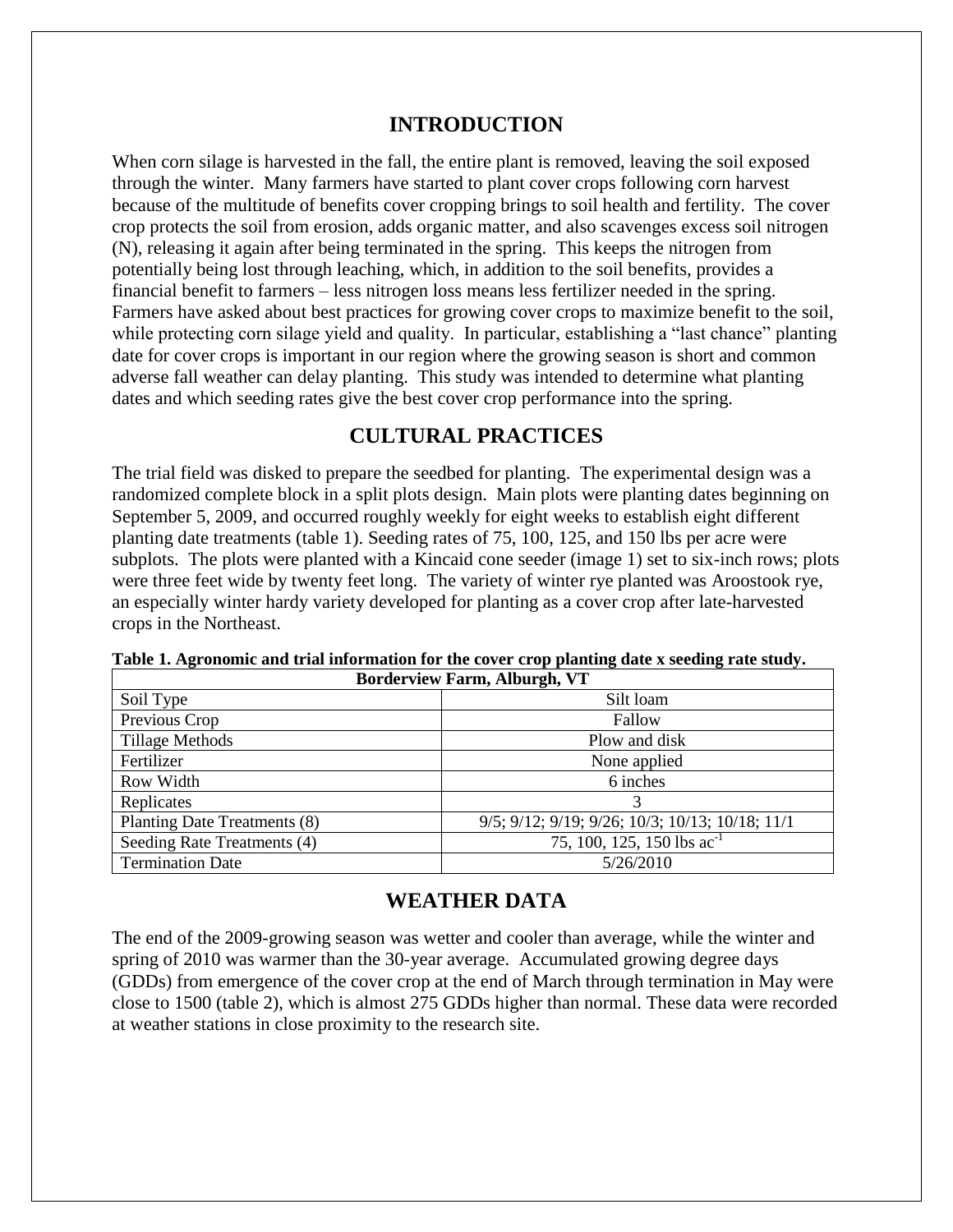| r o<br>$\circ$              |                  |                |                 |              |       |            |
|-----------------------------|------------------|----------------|-----------------|--------------|-------|------------|
| <b>South Hero (Alburgh)</b> | <b>September</b> | <b>October</b> | <b>February</b> | <b>March</b> | April | <b>May</b> |
| <b>Average Temperature</b>  | 57.7             | 44.1           | 26.2            | 37.8         | 49.3  | 59.6       |
| Departure from Normal       | $-2.7$           | $-4.7$         | 5.9             | 7.0          | 5.8   | 3.0        |
|                             |                  |                |                 |              |       |            |
| Precipitation               | 4.01             | 5.18           | 1.85            | 2.79         | 2.76  | 0.92       |
| Departure from Normal       | $+0.55$          | $+0.79$        | 0.44            | 0.73         | 0.25  | $-2.01$    |
|                             |                  |                |                 |              |       |            |
| GDDs (base $32^{\circ}$ )   | 771              | 396            | 3.1             | 229          | 521   | 854        |
| Departure from Normal       | $-81.0$          | $-125$         | 3.1             | 113          | 176   | 91.5       |

Table 2. Summarized weather data for the 2009 - 2010 cover crop growing season.

Based on National Weather Service (NWS) data from South Hero, VT. Historical averages are for 30 years of data (1971-2000). \* Data not available from NWS

#### **ANALYSIS**

Variations in project results can occur because of variations in genetics, soil, weather, and other growing conditions. Statistical analysis makes it possible to determine whether a difference among treatments is real or whether it might have occurred due to other variations in the field. At the bottom of each table a LSD value is presented for each variable (e.g. yield). Least Significant Differences (LSD's) at the 10% level of probability are shown. Where the difference between two treatments within a column is equal to or greater than the LSD value at the bottom of the column, you can be sure in 9 out of 10 chances that there is a real difference between the two values. Treatments that were not significantly lower in performance than the highest value in a particular column are indicated with an asterisk. In the example below,

treatment A is significantly different from treatment C but not from treatment B. The difference between A and B is equal to 400, which is less than the LSD value of 2.0. This means that these treatments did not differ in yield. The difference between A and C is equal to 3.0, which is greater than the LSD value of 2.0. This means that the yields of these treatments were significantly different from one another.

| <b>Treatment</b> | Yield   |
|------------------|---------|
| A                | 2100*   |
| B                | $1900*$ |
| 0                | 1700    |
| LSD.             | 300.0   |

## **RESULTS**

Both planting date and seeding rate have important implications for spring cover crop performance, especially in terms of the amount of soil covered by plant biomass. As expected, results from this trial indicated that September planting of the cover crop gives better yield and more soil coverage in the spring (table 3). The September  $6<sup>th</sup>$  planting date produced nearly 5500 lbs. of dry matter (DM) per acre, which was significantly more than the all of the later planting dates (table 3). The next three planting dates (September  $12^{th}$ ,  $19^{th}$ , and  $26^{th}$ ) were all statistically similar, producing between 2600 and 2900 lbs. DM per acre (figure 1). The October planting dates were all statistically similar to each other as well, and produced significantly lower yields than the late September dates. The October planting dates produced relatively low yields of approximately 1425 to nearly 1800 lbs DM per acre and covered less than 20% of the soil surface.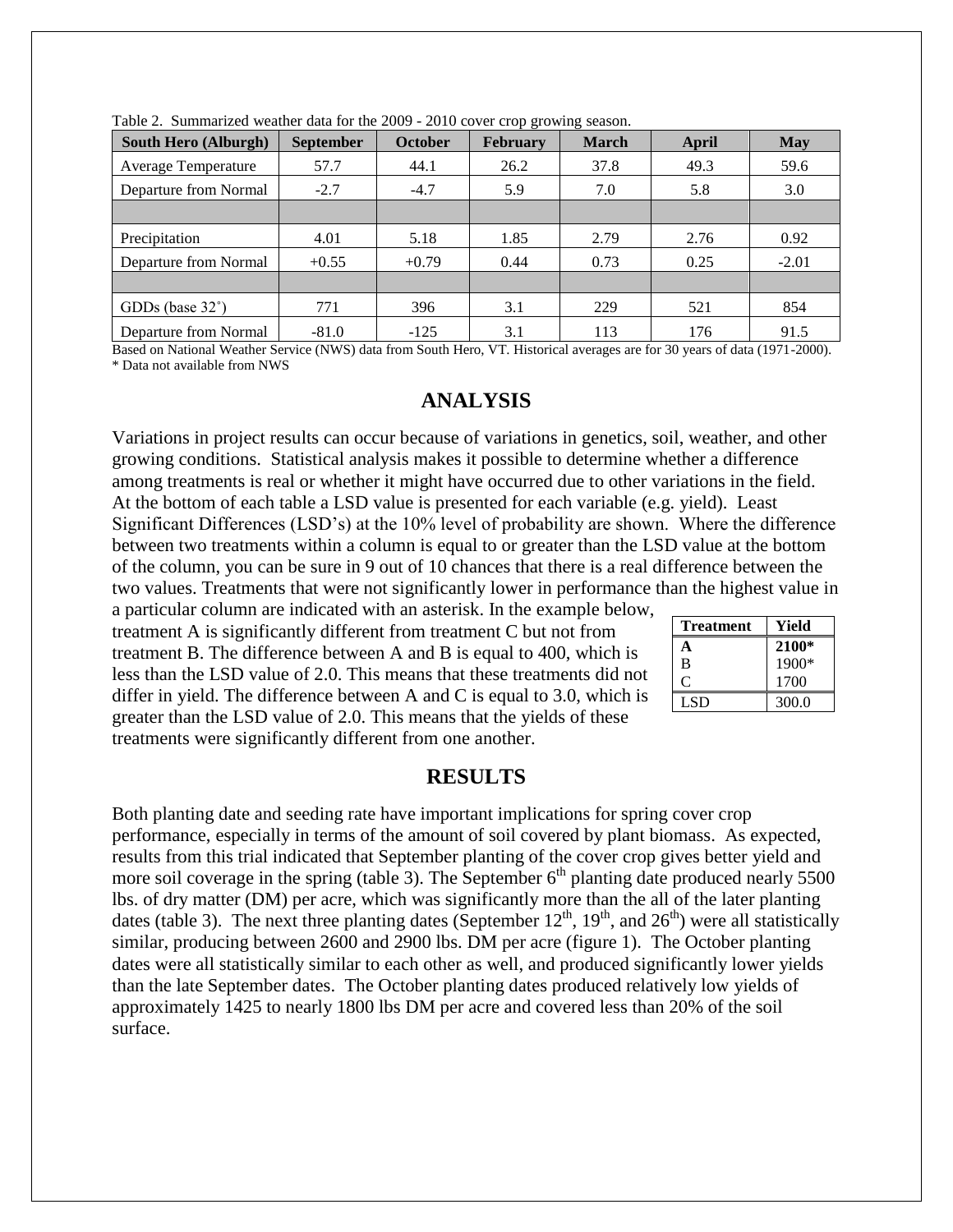| <b>Planting Date</b> | o<br><b>DM</b> yield | $4/1$ Height | $\bullet$<br>Cover | 0<br>$4/22$ Height | Flowering $(5/11)$ | Flowering $(5/26)$ |
|----------------------|----------------------|--------------|--------------------|--------------------|--------------------|--------------------|
|                      | $(lbs. ac-1)$        | (cm)         | $\%$               | (cm)               | $\%$               | $\%$               |
| $6 - Sep.$           | 5478*                | $12.7*$      | $48.2*$            | $54.3*$            | $97.5*$            | $100*$             |
| 12 - Sep.            | 2672                 | 10.7         | 29.6               | 36.9               | 60.4               | $93.3*$            |
| $19 - Sep.$          | 2949                 | 10.8         | $40.7*$            | 38.1               | 55.8               | $86.7*$            |
| $26 - Sep.$          | 2673                 | 10.8         | $38.0*$            | 33.2               | 42.1               | 65.0               |
| $3 - Oct.$           | 1798                 | 9.00         | 18.5               | 25.4               | 14.0               | 41.7               |
| $13 - Oct.$          | 1426                 | 8.00         | 16.7               | 23.9               | 0.90               | 28.3               |
| $18 - Oct.$          | 1430                 | 7.40         | 13.0               | 20.4               | 0.50               | 21.7               |
| $1 - Nov.$           | 1455                 | 7.90         | 21.3               | 21.9               | 2.00               | 10.7               |
| <b>LSD</b>           | 566                  | 1.0          | 13.2               | 3.8                | 11.6               | 20.1               |
| Trial Mean           | 2485                 | 9.70         | 19.8               | 31.8               | 34.2               | 55.9               |

**Table 3. Effect of planting date on yield, height, cover, and growth stage characteristics**

\*Results that are not significantly different than the top performer in a particular column are indicated with an asterisk.

Early fall planting of winter rye allows for significant vegetative growth that provides a greater mass of overwintering roots that can hold the soil and reduce risk of erosion. In addition, winter rye has the ability to scavenge N from the soil. The more plant biomass produced the more N that can be scavenged. Therefore earlier planting dates that yield more biomass would also provide more N per acre in the spring. The winter rye biomass samples from this trial averaged 2.41% N, which translates to 132 lbs. of potential N per acre for the earliest planting date. As planting date was delayed the amount of biomass declined and reduced the quantity of potential N to a low of 34 lbs per acre.



**Figure 1. Effect of planting date on winter rye dry matter yield per acre. Values with the same letter did not perform significantly differently (P < 0.10).**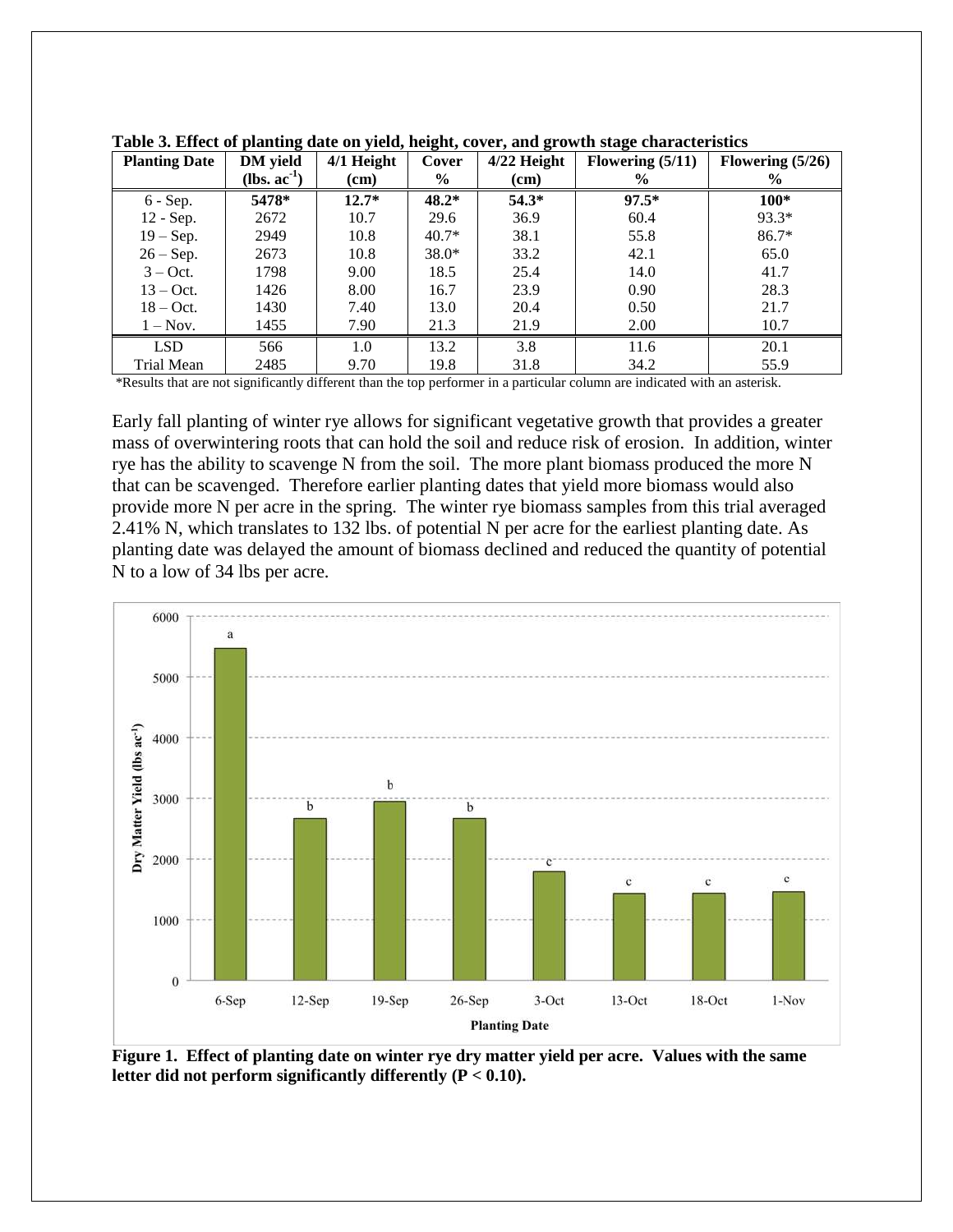Winter rye height and flowering date were significantly impacted by the date of planting. Winter rye had an average height of 3 feet when seeded in mid to end of September, which was a foot taller than rye planted in October. Though the effect was not as pronounced early in the season, the difference between the early and late planting dates became more and more clear as the spring progressed (Figure 2).

Winter rye planted in September reached the flowering stage one to two weeks earlier than later planted rye. Flowering time of rye is important if implementing rolling and crimpling termination strategies. The earlier flowering dates can allow for timely planting of corn or soybeans into the killed mulch.



**Figure 2. Effect of planting date on winter rye height on two dates, April 1 and April 22. Lower case letters correspond to April 1 heights and capital letters correspond to April 22 heights. Values with the same letter did not perform significantly differently (P < 0.10).**

Differences were relatively small (but statistically significant) in winter rye yield between the seeding rates of 75, 100, and 125 lbs seed per acre (table 4; figure 3). This indicates that if seeding with a grain drill adequate yields could be obtained by only seeding 75 lbs per acre. The seeding rate of 150 lb per acre yielded the most biomass but this amount of seed may be cost prohibitive for most farmers (Table 4). Seeding rates did not significantly impact the height or flowering dates of the winter rye.

| Table + became rate enect on DM yield, spring neights, and growth stage. |                 |              |               |                    |  |  |
|--------------------------------------------------------------------------|-----------------|--------------|---------------|--------------------|--|--|
| <b>Seeding Rate</b>                                                      | <b>DM</b> yield | $4/1$ Height | $4/22$ Height | Flowering $(5/11)$ |  |  |
| $lb$ ac $-1$                                                             | $lb$ ac $-1$    | cm           | cm            |                    |  |  |
| 75                                                                       | 2313            | 9.6          | 30.6          | 33.0               |  |  |
| 100                                                                      | 2352            | 9.8          | 31.8          | 29.8               |  |  |
| 125                                                                      | 2507*           | 9.5          | 31.8          | 37.3               |  |  |
| 150                                                                      | $2770*$         | 9.8          | 32.8          | 36.5               |  |  |
| <b>LSD</b>                                                               | 400             | NS           | NS            | NS                 |  |  |
| Trial Mean                                                               | 2485            | 9.7          | 31.8          | 34.2               |  |  |

| Table 4. Seeding rate effect on DM yield, spring heights, and growth stage. |  |  |
|-----------------------------------------------------------------------------|--|--|
|                                                                             |  |  |

\*Results that are not significantly different than the top performer in a particular column are indicated with an asterisk.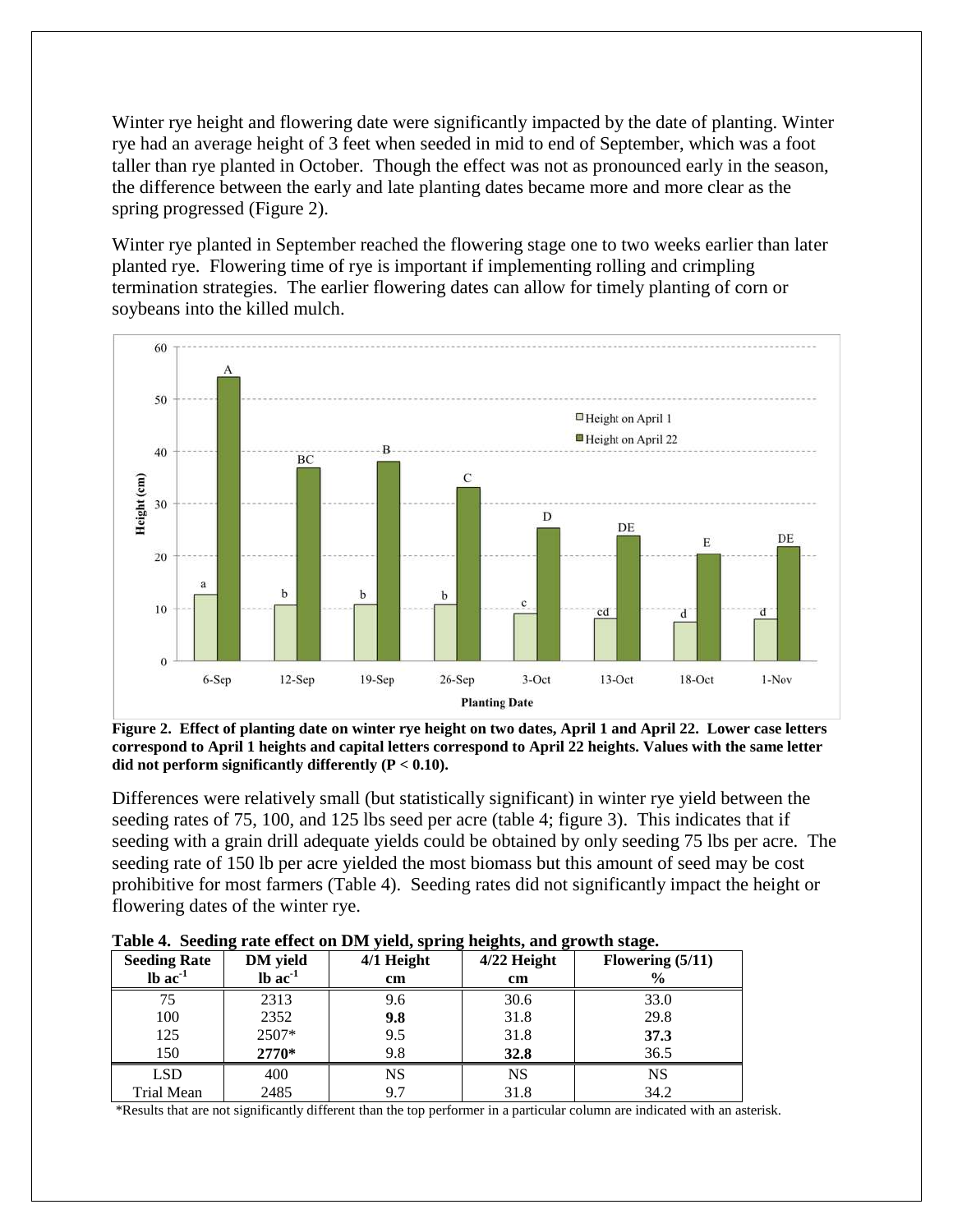

**Figure 3. Effect of seeding rate on winter rye dry matter yield per acre. Values with the same letter did not perform significantly differently (P < 0.10).**

# **CONCLUSION**

In the Northeast, where the fall tends to be cool and wet, timing corn harvest and cover crop planting is important to maximize corn yield but also to maximize the soil health and financial benefits of the cover crop. If combined with planting shorter season corn, data from this trial suggests that planting cover crops in Sep. can provide significant cover to the soil surface as well as scavenge very high amounts of nitrogen. If planting with a grain drill the seeding rates can be reduced to as low as 75 lbs per acre. Although not evaluated in this project higher seeding rates may be required if broadcast seeding winter rye. Higher seeding rates would also be warranted as the planting date moves into the mid to late Oct. and winter rye has less time to produce biomass and additional plant tillers to provide cover of the soil surface.

## **ACKNOWLEDGEMENTS**

UVM Extension would like to thank Borderview Research Farm for their assistance in implementing these trials.

Support for this project was generously provided by the NOAA SeaGrant program.

The information is presented with the understanding that no product discrimination is intended and no endorsement of any product mentioned, or criticism of unnamed products, is implied.

University of Vermont Extension and U.S. Department of Agriculture, cooperating, offer education and employment to everyone without regard to race, color, national origin, gender, religion, age, disability, political beliefs, sexual orientation, and marital or familial status.